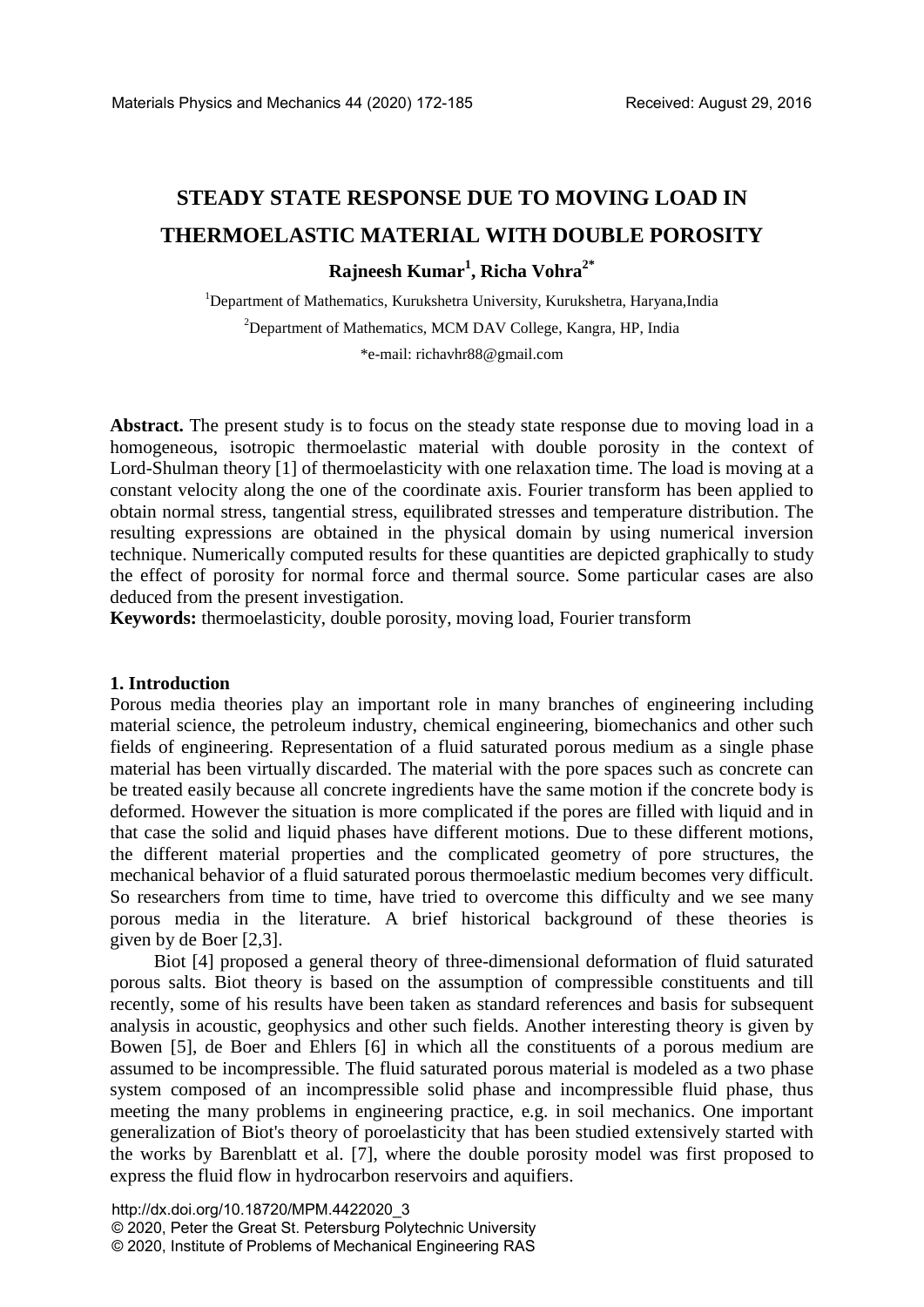Steady state response due to moving load in thermoelastic material with double porosity 173

The double porosity model represents a new possibility for the study of important problems concerning the civil engineering. It is well-known that, under super- saturation conditions due to water of other fluid effects, the so called neutral pressures generate unbearable stress states on the solid matrix and on the fracture faces, with severe (sometimes disastrous) instability effects like landslides, rock fall or soil fluidization (typical phenomenon connected with propagation of seismic waves). In such a context it seems possible, acting suitably on the boundary pressure state, to regulate the internal pressures in order to deactivate the noxious effects related to neutral pressures; finally, a further but connected positive effect could be lightening of the solid matrix/fluid system.

Wilson and Aifanits [8] presented the theory of consolidation with the double porosity. Khaled, Beskos and Aifantis [9] employed a finite element method to consider the numerical solutions of the differential equation of the theory of consolidation with double porosity developed by Aifantis[8]. Wilson and Aifantis [10] discussed the propagation of acoustics waves in a fluid saturated porous medium. The propagation of acoustic waves in a fluidsaturated porous medium containing a continuously distributed system of fractures is discussed. The porous medium is assumed to consist of two degrees of porosity and the resulting model thus yields three types of longitudinal waves, one associated with the elastic properties of the matrix material and one each for the fluids in the pore space and the fracture space.

Beskos and Aifantis [11] presented the theory of consolidation with double porosity-II and obtained the analytical solutions to two boundary value problems. Khalili and Valliappan [12] studied the unified theory of flow and deformation in double porous media. Aifantis [13-16] introduced a multi-porous system and studied the mechanics of diffusion in solids. Moutsopoulos et al. [17] obtained the numerical simulation of transport phenomena by using the double porosity/ diffusivity continuum model. Khalili and Selvadurai [18] presented a fully coupled constitutive model for thermo-hydro –mechanical analysis in elastic media with double porosity structure. Pride and Berryman [19] studied the linear dynamics of double-porosity dual-permeability materials. Straughan [20] studied the stability and uniqueness in double porous elastic media. Various authors have [21-26] investigated problems on elastic solids, viscoelastic solids and thermoelastic solids with double porosity based on Darcy's law.

Nunziato and Cowin [27] developed a nonlinear theory of elastic material with voids. Later, Cowin and Nunziato [28] developed a theory of linear elastic materials with voids for the mathematical study of the mechanical behavior of porous solids. Iesan and Quintanilla [29] derived a theory of thermoelastic solids with double porosity structure by using the theory developed by Nunziato and Cowin. Darcy's law is not used in developing this theory. So far not much work has been done on the theory of thermoelasticity with double porosity based on the model proposed by Iesan and Quintanilla [29]. Recently investigations have been started in the theory of thermoelasticity with double porosity [29] which has a significant application in continuum mechanics.

The problem of determining the response of an elastic system subjected to a moving load has received considerable attention. Work in this area has been mostly motivated by the need to analyze the vibrations of such structures as bridges and rail/road tracks caused by moving vehicles. The design of highways, airport runways as well as the foundation problems in soil mechanics, particularly when the earth mass is supporting a heavy structure having a moving load over its free plane surface, lead to the investigation of the dynamic stress distribution associated with the problem. An important problem concerning such diverse fields as wave propagation, contact mechanics and tribology is the rapid motion of a line mechanical and/or thermal load over the surface of a half-space. Indeed, this is the case when (a) ground motion and stresses are produced by the surface blast waves due to explosives or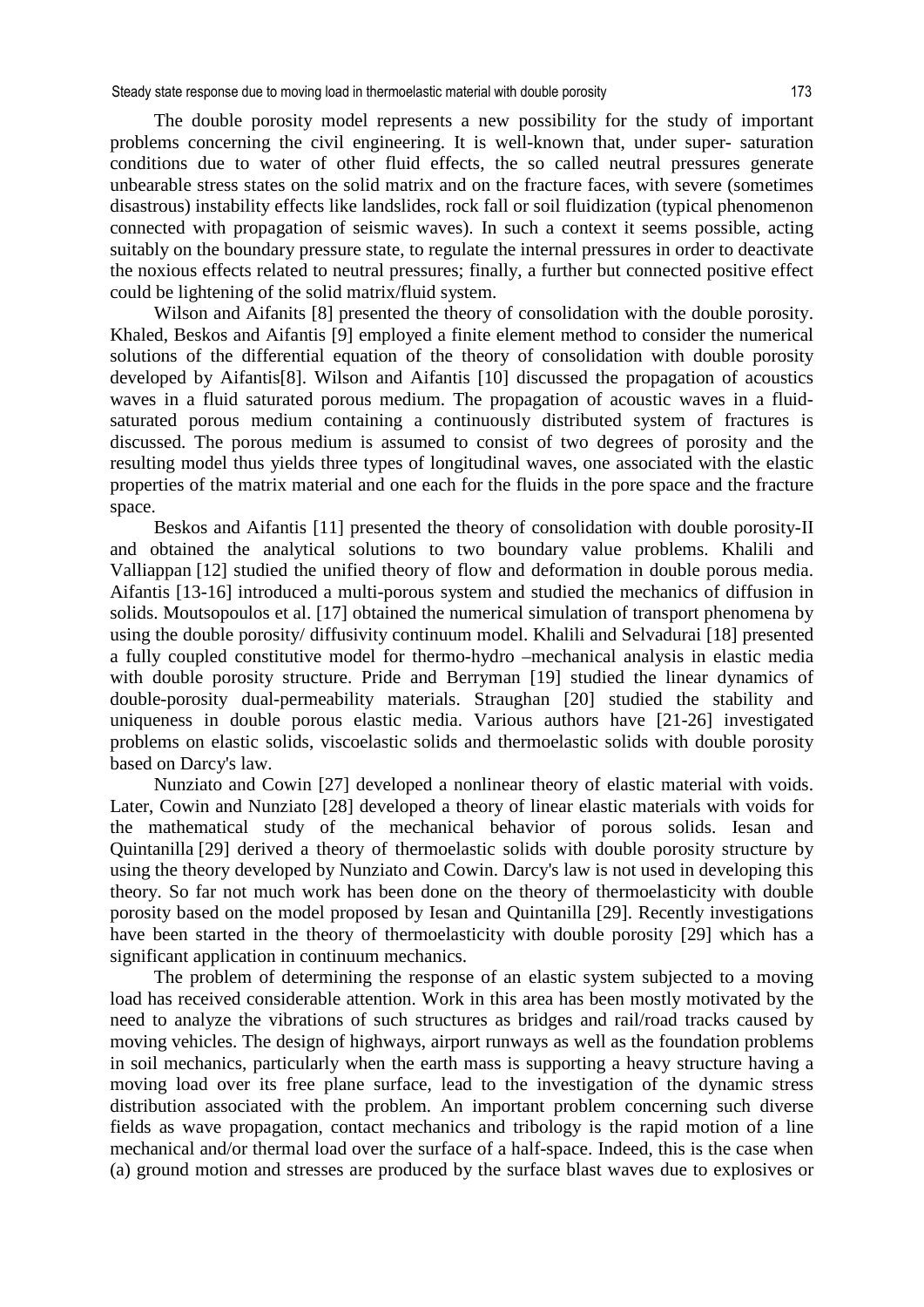by supersonic aircraft (b) high velocity rockets sleds moving on guide rails. Such dynamical mechanical/thermal loading may produce severe deformation and temperature rise in a thin zone near the half-space surface and thereby causes excessive wear and even cracking near the contact zone. In many cases, the above described problem can be modeled as a planestrain steady state situation, involving an elastic half-plane under mechanical/thermal loading which moves over the half-plane surface of constant speed.

The steady state assumption employed here has its own justification in the dynamic analysis of moving sources [30-33] and may yield reliable results when the mechanical/thermal load in question has been applied and moving for a long time. Kumar and Deshwal [34] investigated the steady state response due to moving loads in a micropolar generalized thermoelastic half space without energy dissipation. Kumar and Ailawalia [35] discussed the moving load response at thermal conducting fluid and micropolar solid interface. Sharma et al. [36] discussed the steady state response due to moving load in thermoelastic solid Media. Malekzadeh and Heydarpour [37] studied the response of functionally graded cylindrical shells under moving thermo-mechanical loads. Chatterjee et al. [38] studied the response of moving load due to irregularity in slightly compressible, finitely deformed elastic media. The role of shear deformation in dynamic behavior of a fully saturated poroelastic beam traversed by a moving load was studied by Kiani et al. [39].

The present investigation is to determine the components of stress and temperature distribution in a homogenous, isotropic, thermoelastic half-space with double porosity due to moving mechanical/thermal sources. Fourier transform technique has been applied to obtain the components of stress and temperature distribution. Numerical inversion technique has been applied to recover the resulting quantities in the physical domain.The resulting quantities are depicted graphically to study the effect of porosity for normal force and thermal source. Some particular cases are also deduced.

### **2. Basic equations**

Following Iesan and Quintanilla [29] and Lord and Shulman [1], the constitutive relations and field equations for homogeneous thermoelastic material with double porosity structure without body forces, extrinsic equilibrated body forces and heat source can be written as: Constitutive relations:

$$
t_{ij} = \lambda e_{rr} \delta_{ij} + 2\mu e_{ij} + b\delta_{ij}\varphi + d\delta_{ij}\psi - \beta \delta_{ij}T,
$$
\n(1)

$$
\sigma_i = \alpha \varphi_{i} + b_1 \psi_{i} \tag{2}
$$

$$
\chi_i = b_i \varphi_{i} + \gamma \psi_{i}, \qquad (3)
$$

Equation of motion:

$$
\mu \nabla^2 \vec{u} + (\lambda + \mu) \nabla \nabla \cdot \vec{u} + b \nabla \varphi + d \nabla \psi - \beta \nabla T = \rho \frac{\partial^2 u}{\partial t^2},
$$
\n(4)

Equilibrated stress equations of motion:

$$
\alpha \nabla^2 \varphi + b_1 \nabla^2 \psi - b \nabla \cdot \vec{u} - \alpha_1 \varphi - \alpha_3 \psi + \gamma_1 T = \kappa_1 \frac{\partial^2 \varphi}{\partial t^2},
$$
\n<sup>(5)</sup>

$$
b_1 \nabla^2 \varphi + \gamma \nabla^2 \psi - d \nabla \cdot \vec{u} - \alpha_3 \varphi - \alpha_2 \psi + \gamma_2 T = \kappa_2 \frac{\partial^2 \psi}{\partial t^2},
$$
\n<sup>(6)</sup>

Equation of heat conduction:

$$
K^*\nabla^2 T = \left(1 + \tau_0 \frac{\partial}{\partial t}\right) \left(\beta T_0 \nabla \dot{x} + \gamma_1 T_0 \dot{\phi} + \gamma_2 T_0 \psi + \rho C^* \dot{T}\right),\tag{7}
$$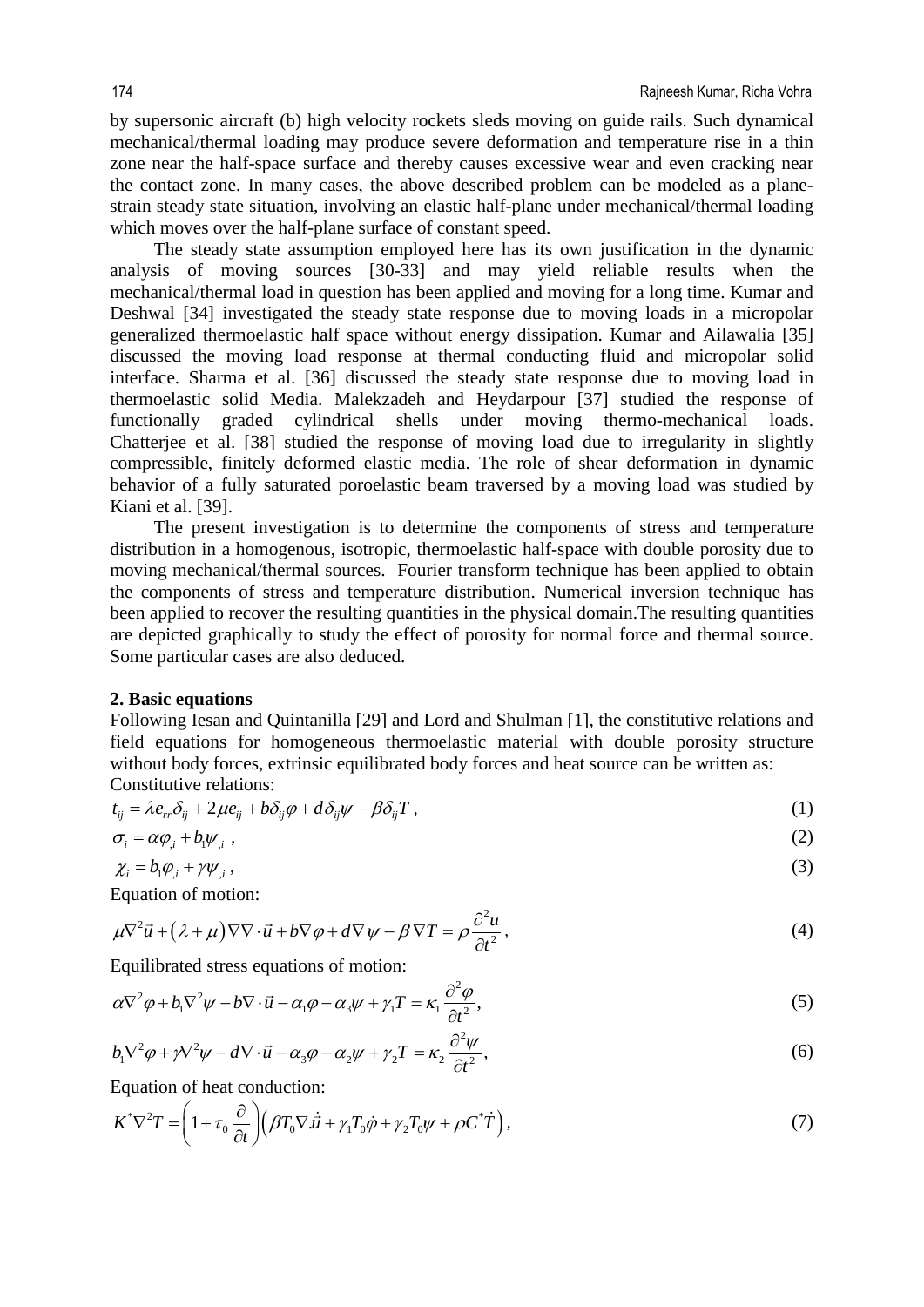where  $\lambda$  and  $\mu$  are Lame's constants,  $\rho$  is the mass density;  $\beta = (3\lambda + 2\mu)\alpha_t$ ;  $\alpha_t$  is the linear thermal expansion;  $C^*$  is the specific heat at constant strain,  $u_i$  is the displacement components;  $t_{ij}$  is the stress tensor;  $\kappa_1$  and  $\kappa_2$  are coefficients of equilibrated inertia;  $\varphi$  and  $\psi$ are the volume fraction fields corresponding to pores and fissures respectively;  $\sigma_i$  is the equilibrated stress corresponding to pores;  $\chi$ <sup>i</sup> is the equilibrated stress corresponding to fissures;  $K^*$  is the coefficient of thermal conductivity and  $b, d, b_1, \gamma, \gamma_1, \gamma_2$  are constitutive coefficients;  $\delta_{ij}$  is the Kronecker's delta; *T* is the temperature change measured form the absolute temperature  $T_0(T_0 \neq 0)$ ; a superposed dot represents differentiation with respect to time variable *t* .

$$
\nabla = \hat{i} \frac{\partial}{\partial x_1} + \hat{j} \frac{\partial}{\partial x_2} + \hat{k} \frac{\partial}{\partial x_3}, \qquad \nabla^2 = \frac{\partial^2}{\partial x_1^2} + \frac{\partial^2}{\partial x_2^2} + \frac{\partial^2}{\partial x_3^2}
$$

are the gradient and Laplacian operators, respectively.

# **3. Formulation of the problem**

We consider a homogeneous, isotropic, thermoelastic material with double porosity structure in the undeformed state at uniform temperature  $T_0$ . The rectangular Cartesian coordinate system  $(x_1, x_2, x_3)$  having origin on the surface  $x_3 = 0$  with  $x_3$ -axis pointing vertically into the medium is introduced. A moving normal force or thermal source is assumed to be acting at the origin of the rectangular Cartesian coordinates. It follows from the description of the problem that all the considered functions will depend upon  $(x_1, x_3, t)$ . We thus obtain the  $\vec{u}$  of the form  $\vec{u} = (u_1, 0, u_3)$ .

displacement vector *u*

Following Fung [40], Galilean transformation is introduced as  

$$
x_1^* = x_1 + Ut
$$
,  $x_3^* = x_3$ ,  $t^* = t$ . (8)

# **4. Solution of the problem**

To transform equations (4)-(7) to non-dimensional form, we define the following nondimensional quantities as:

$$
x_{1} = \frac{\omega_{1}}{c_{1}} x_{1}^{*}, \quad x_{3} = \frac{\omega_{1}}{c_{1}} x_{3}^{*}, u_{1} = \frac{\omega_{1}}{c_{1}} u_{1}, u_{3} = \frac{\omega_{1}}{c_{1}} u_{3}, t_{ij} = \frac{t_{ij}}{\beta t_{0}}, \tau_{0} = \omega_{1} \tau_{0},
$$
\n
$$
\varphi = \frac{k_{1} \omega_{1}^{2}}{\alpha_{1}} \varphi, \quad \psi' = \frac{k_{1} \omega_{1}^{2}}{\alpha_{1}}, \quad T' = \frac{T}{T_{0}}, \quad t' = \omega_{1} t, \quad \sigma_{i} = \left(\frac{c_{1}}{\alpha \omega_{1}}\right) \sigma_{i}, \quad \chi_{i} = \left(\frac{c_{1}}{\alpha \omega_{1}}\right) \chi_{i},
$$
\n
$$
\text{where } c_{1}^{2} = \frac{\lambda + 2\mu}{\rho}, \quad \omega_{1} = \frac{\rho C^{*} c_{1}^{2}}{K^{*}}.
$$
\n
$$
(9)
$$

Making use of dimensionless quantities given by  $(9)$  in equations  $(4)-(7)$ , we obtain (suppressing the primes for convenience)

$$
\frac{\partial e}{\partial x_1} + a_1 \nabla^2 u_1 + a_2 \frac{\partial \varphi}{\partial x_1} + a_3 \frac{\partial \psi}{\partial x_1} - a_4 \frac{\partial T}{\partial x_1} = a_5 \frac{\partial^2 u_1}{\partial x_1^2},
$$
\n(10)

$$
\frac{\partial e}{\partial x_3} + a_1 \nabla^2 u_3 + a_2 \frac{\partial \varphi}{\partial x_3} + a_3 \frac{\partial \psi}{\partial x_3} - a_4 \frac{\partial T}{\partial x_3} = a_5 \frac{\partial^2 u_1}{\partial x_3^2},
$$
\n(11)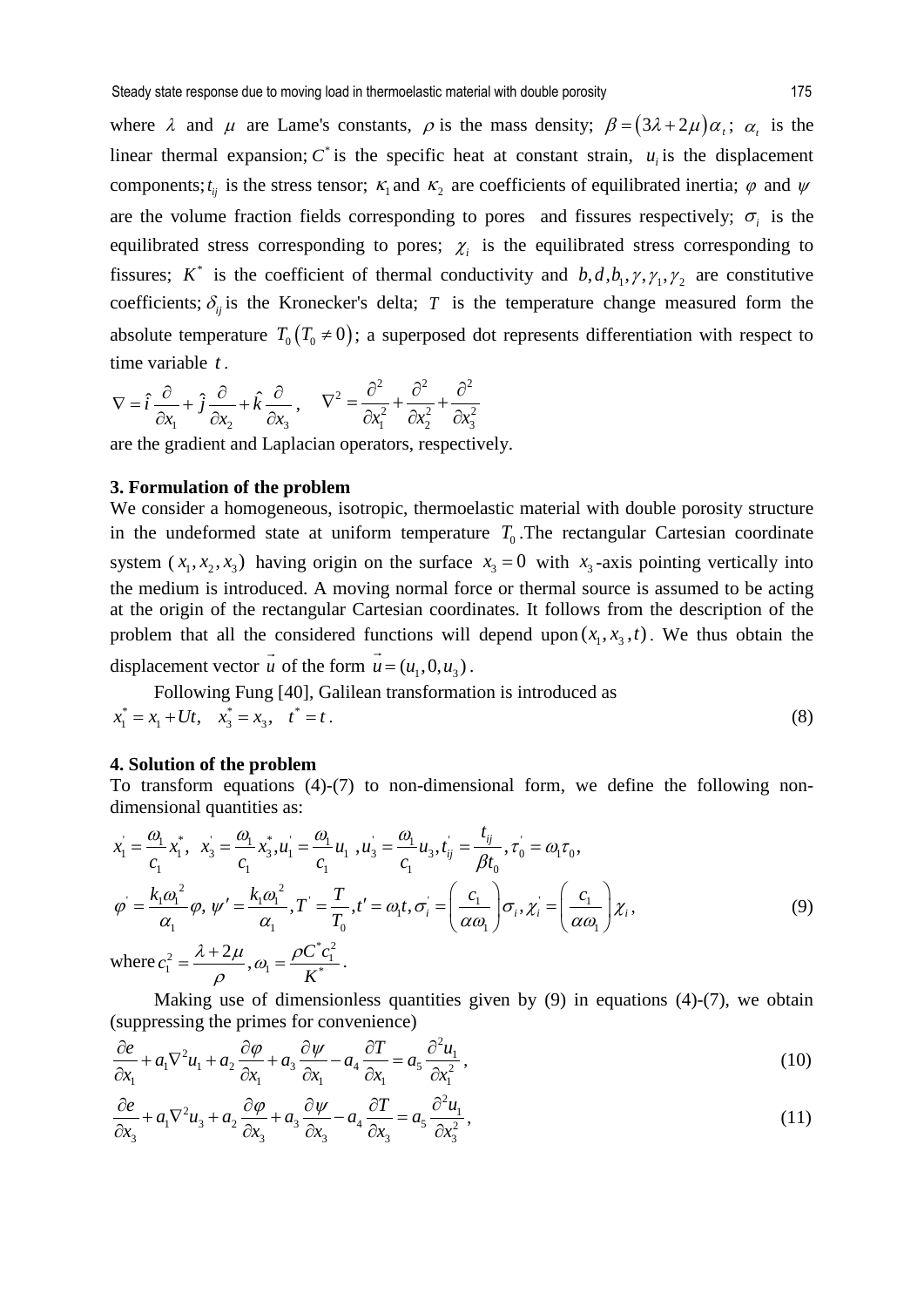176 Rajneesh Kumar, Richa Vohra

$$
a_6 \nabla^2 \varphi + a_7 \nabla^2 \psi - a_8 e - a_9 \varphi - a_{10} \psi + a_{11} T = \frac{\partial^2 \varphi}{\partial x_1^2},
$$
\n(12)

$$
a_{12}\nabla^2\varphi + a_{13}\nabla^2\psi - a_{14}e - a_{15}\varphi - a_{16}\psi + a_{17}T = \frac{\partial^2\psi}{\partial x_3^2},
$$
\n(13)

$$
\nabla^2 T = a_{18} \frac{\partial e}{\partial x_1} + a_{19} \frac{\partial \varphi}{\partial x_1} + a_{20} \frac{\partial \psi}{\partial x_1} + a_{21} \frac{\partial T}{\partial x_1} + a_{22} \frac{\partial^2 e}{\partial x_1^2} + a_{23} \frac{\partial^2 \varphi}{\partial x_1^2} + a_{24} \frac{\partial^2 \psi}{\partial x_1^2} + a_{25} \frac{\partial^2 T}{\partial x_1^2},
$$
(14)

where

$$
a_{1} = \frac{\mu}{\lambda + \mu}, a_{2} = \frac{b\alpha_{1}}{k_{1}\omega_{1}^{2}(\lambda + \mu)}, a_{3} = \frac{d\alpha_{1}}{k_{1}\omega_{1}^{2}(\lambda + \mu)}, a_{4} = \frac{\beta T_{0}}{(\lambda + \mu)}, a_{5} = \frac{\rho U^{2}}{(\lambda + \mu)},
$$
  
\n
$$
a_{6} = \frac{\alpha}{\kappa_{1}U^{2}}, a_{7} = \frac{b_{1}}{\kappa_{1}U^{2}}, a_{8} = \frac{bc_{1}^{2}}{\alpha_{1}U^{2}}, a_{9} = \frac{\alpha_{1}c_{1}^{2}}{\kappa_{1}\omega_{1}^{2}U^{2}}, a_{10} = \frac{\alpha_{3}c_{1}^{2}}{\kappa_{1}\omega_{1}^{2}U^{2}}, a_{11} = \frac{\gamma_{1}T_{0}}{\alpha_{1}},
$$
  
\n
$$
a_{12} = \frac{b_{1}}{\kappa_{2}U^{2}}, a_{13} = \frac{\gamma c_{1}^{2}}{\kappa_{2}U^{2}}, a_{14} = \frac{d\kappa_{1}c_{1}^{2}}{\alpha_{1}\kappa_{2}U^{2}}, a_{15} = \frac{\alpha_{3}c_{1}^{2}}{\kappa_{2}\omega_{1}^{2}U^{2}}, a_{16} = \frac{\alpha_{2}c_{1}^{2}}{\kappa_{2}\omega_{1}^{2}U^{2}},
$$
  
\n
$$
a_{17} = \frac{\gamma_{2}T_{0}\kappa_{1}c_{1}^{2}}{\alpha_{1}\kappa_{2}U^{2}}, a_{18} = \frac{\beta Uc_{1}}{K^{*}\omega_{1}}, a_{19} = \frac{\gamma_{1}\alpha_{1}Uc_{1}}{\kappa^{*}\kappa_{1}\omega_{1}^{3}}, a_{20} = \frac{\gamma_{2}\alpha_{1}Uc_{1}}{\kappa^{*}\kappa_{1}\omega_{1}^{3}}, a_{21} = \frac{\rho C^{*}Uc_{1}}{\kappa^{*}\omega_{1}},
$$
  
\n
$$
a_{22} = \frac{\tau_{0}U^{2}\beta c_{1}}{\kappa^{*}\omega_{1}}, a_{23} = \frac{\tau_{0}U^{2}\gamma_{1}\alpha_{1}}{\kappa^{*}\kappa_{1}\omega_{1}^{3}}, a_{24} = \frac{\tau_{0}U^{2}\gamma
$$

The displacement components  $u_1$  and  $u_3$  are related by potential functions  $\varphi_1$  and  $\psi_1$  as

$$
u_1 = \frac{\partial \varphi_1}{\partial x_1} - \frac{\partial \psi_1}{\partial x_3}, \qquad u_3 = \frac{\partial \varphi_1}{\partial x_3} + \frac{\partial \psi_1}{\partial x_1}.
$$
  
We define Fourier transform by

We define Fourier transform by

$$
\tilde{f}(\xi) = \int_{-\infty}^{\infty} f(x_1) e^{i\xi x_1} dx_1.
$$
\n(16)

Using Eqs. (15) and (16) in the Eqs. (10)-(14) and assuming that  $\tilde{\varphi}_1, \tilde{\varphi}, \tilde{\psi}, \tilde{T}, \tilde{\psi}_1 \rightarrow 0$  as  $x_3 \rightarrow \infty$ , after simplification, we obtain

$$
\left(\tilde{\varphi}_1, \tilde{\varphi}, \tilde{\psi}, \tilde{T}\right) = \sum_{i=1}^4 (1, g_{1i}, g_{2i}, g_{3i}) B_i e^{-m_i x_3},\tag{17}
$$

$$
\tilde{\psi}_1 = B_5 e^{-m_5 x_3},\tag{18}
$$

where  $m_i$  ( $i = 1, 2, 3, 4$ ) are the roots of the equation

$$
D^8 + E_1 D^6 + E_2 D^4 + E_3 D^2 + E_4 = 0
$$
  
\n
$$
D = \frac{d}{dx_3}
$$
\n(19)

and 
$$
m_5 = \sqrt{\left(1 - \frac{a_5}{a_1}\right)} \xi
$$
, (20)

where  $E_1$ ,  $E_2$ ,  $E_3$ ,  $E_4$  and  $E_5$  are given in the Appendix I.

The coupling constants are given by

$$
g_{1i} = -\frac{D_{1i}}{D_{0i}}, g_{2i} = \frac{D_{2i}}{D_{0i}}, g_{3i} = -\frac{D_{3i}}{D_{0i}}; i = 1, 2, 3, 4
$$

and  $D_{0i}$ ,  $D_{1i}$ ,  $D_{2i}$ ,  $D_{3i}$  are given in the Appendix II.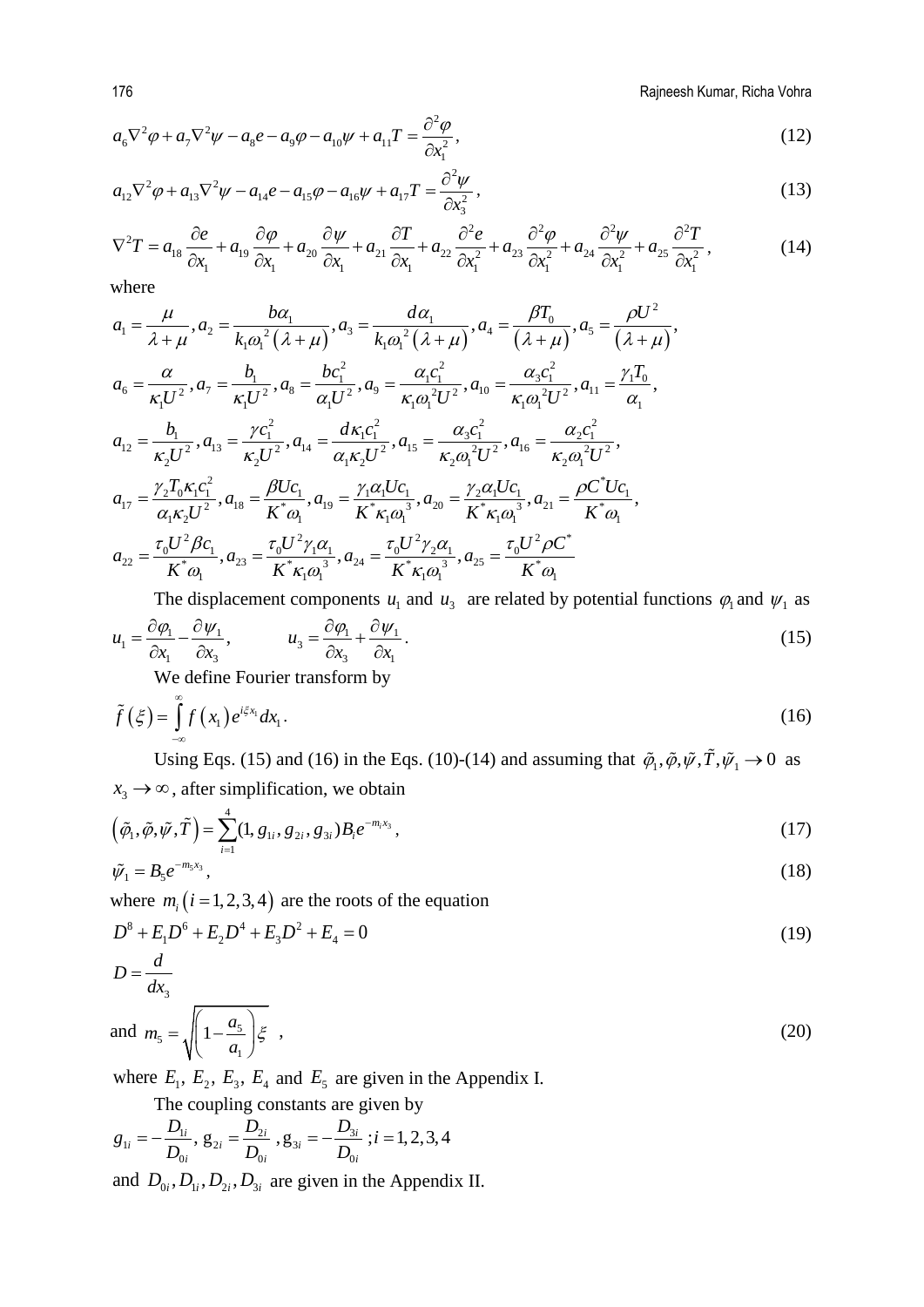# **5. Boundary conditions**

We consider a moving normal force/thermal source acting at  $x<sub>3</sub> = 0$  along with the vanishing of tangential and equilibrated stresses. Mathematically, these boundary conditions on the surface  $x_3 = 0$  can be written as

(i) 
$$
t_{33} = -F_1 \delta(x_1^*)
$$
, (21)

(ii) 
$$
t_{31} = 0,
$$
 (22)

(iii) 
$$
\sigma_3 = 0, \tag{23}
$$

$$
(iv) \t\t\t \chi_3 = 0, \t\t (24)
$$

$$
(v) \tT = F_2 \delta \left( x_1^* \right), \t(25)
$$

where  $F_1$  and  $F_2$  are the magnitude of force and constant temperature applied on the boundary respectively and  $\delta()$  is the Dirac delta function.

Substituting the values of  $\tilde{\varphi}_1, \tilde{\varphi}, \tilde{\psi}, \tilde{T}$  and  $\tilde{\psi}_1$  from (17) and (18) in the boundary conditions  $(21)-(25)$  and with the aid of Eqs.  $(1)-(3)$ ,  $(9)$ ,  $(15)$  and  $(16)$ , we obtain the corresponding expressions for components of stress and temperature distribution as

$$
\tilde{t}_{33} = \frac{1}{\Delta} \Big[ Q_1 \Delta_1 e^{-m_1 x_3} + Q_2 \Delta_2 e^{-m_2 x_3} + Q_3 \Delta_3 e^{-m_3 x_3} + Q_4 \Delta_4 e^{-m_4 x_3} + Q_5 \Delta_5 e^{-m_5 x_3} \Big],
$$
\n(26)

$$
\tilde{t}_{31} = \frac{1}{\Delta} \Big[ R_1 \Delta_1 e^{-m_1 x_3} + R_2 \Delta_2 e^{-m_2 x_3} + R_3 \Delta_3 e^{-m_3 x_3} + R_4 \Delta_4 e^{-m_4 x_3} + R_5 \Delta_5 e^{-m_5 x_3} \Big],
$$
\n(27)

$$
\tilde{\sigma}_3 = \frac{1}{\Delta} \Big[ U_1 \Delta_1 e^{-m_1 x_3} + U_2 \Delta_2 e^{-m_2 x_3} + U_3 \Delta_3 e^{-m_3 x_3} + U_4 \Delta_4 e^{-m_4 x_3} \Big],\tag{28}
$$

$$
\tilde{\chi}_3 = \frac{1}{\Delta} \Big[ V_1 \Delta_1 e^{-m_1 x_3} + V_2 \Delta_2 e^{-m_2 x_3} + V_3 \Delta_3 e^{-m_3 x_3} + V_4 \Delta_4 e^{-m_4 x_3} \Big],
$$
\n(29)

$$
\tilde{T} = \frac{1}{\Delta} \Big[ g_{31} \Delta_1 e^{-m_1 x_3} + g_{11} \Delta_2 e^{-m_2 x_3} + g_{11} \Delta_3 e^{-m_3 x_3} + g_{11} \Delta_4 e^{-m_4 x_3} \Big],
$$
\n(30)

where

$$
\Delta = \begin{vmatrix} Q_1 & Q_2 & Q_3 & Q_4 & Q_5 \\ R_1 & R_2 & R_3 & R_4 & R_5 \\ U_1 & U_2 & U_3 & U_4 & 0 \\ V_1 & V_2 & V_3 & V_4 & 0 \\ g_{31} & g_{32} & g_{33} & g_{34} & 0 \end{vmatrix}.
$$
 (31)

 $\Delta_i$  (*i* = 1, 2, 3, 4, 5) are obtained by replacing *i*<sup>th</sup> column of (31) with  $[-F_1 0 0 0 F_2]^r$ , where  $Q_i$ ,  $R_i$  ( $i = 1, 2, 3, 4, 5$ ) and  $U_i$ ,  $V_i$  ( $j = 1, 2, 3, 4$ ) are given in the Appendix III.

The transformed components of stress and temperature distribution are functions of the parameter of Fourier transform  $\xi$  is of the form  $\tilde{f}(\xi, x, )$ . To obtain the solution of the problem in the physical domain; we invert the Fourier transform by using the method described by Press et al. [41].

*Case 5.1 Normal force acting on the surface* 

If  $F_2 \rightarrow 0$  in Eqs. (26)-(30), it corresponds to the resulting expressions for normal force. *Case 5.2 Thermal source acting on the surface* 

If  $F_1 \rightarrow 0$  in Eqs. (26)-(30), yields the resulting expressions for thermal source. *Particular cases*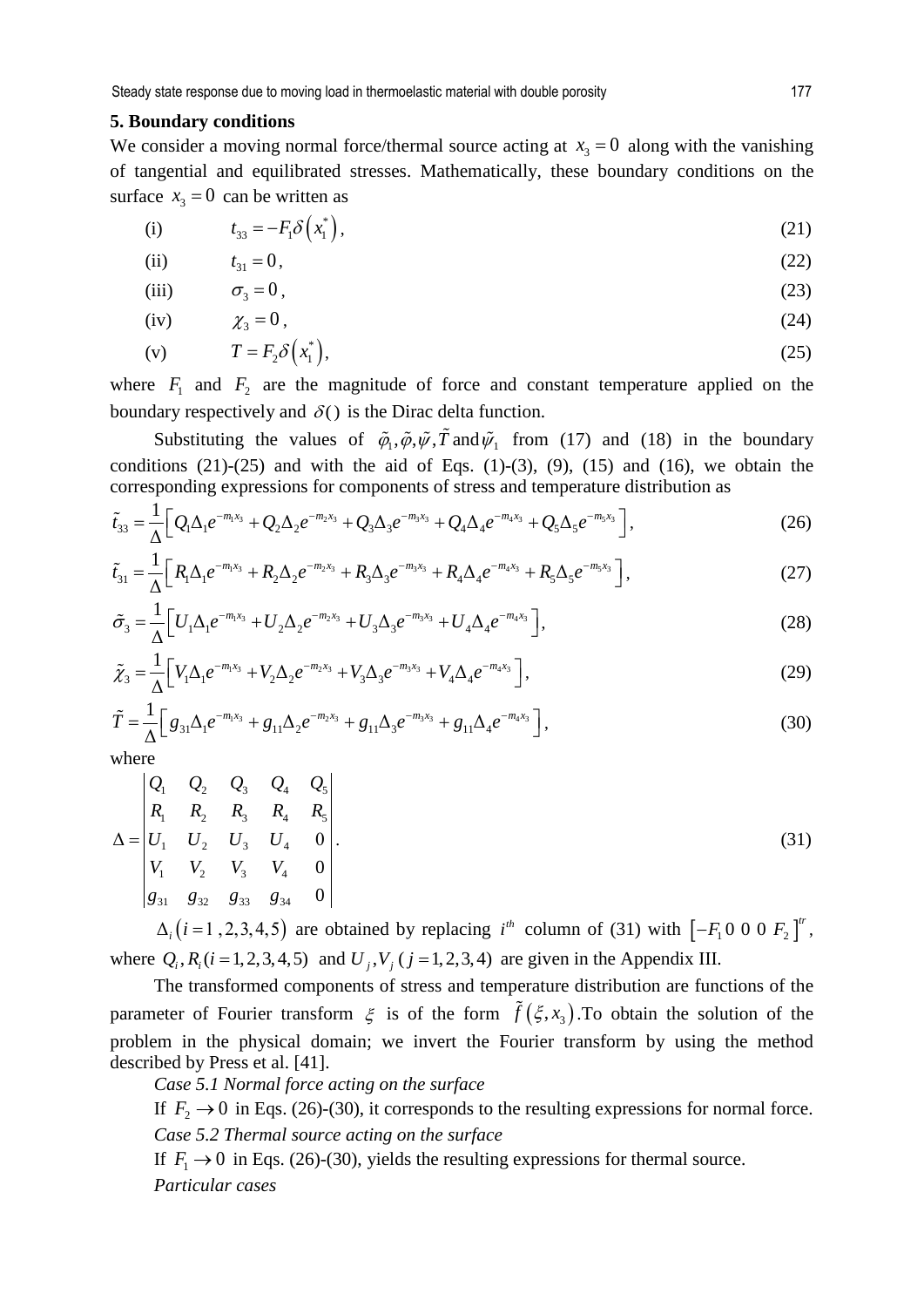- (i) If  $b_1 = \alpha_3 = \gamma = \alpha_2 = \gamma_2 = d \rightarrow 0$  in the Eqs. (26)-(30), we obtain the corresponding expressions for thermoelastic material with single porosity for thermomechanical sources.
- (ii) If  $\tau_0 = 0$ , in the Eqs. (26)-(30) yield the corresponding expressions for thermoelastic material with double porosity in context of coupled theory of thermoelasticity.

# **6. Numerical results and discussion**

The material chosen for the purpose of numerical computation is copper, whose physical data is given by Sherief and Saleh [42] as:

 $\lambda = 7.76 \times 10^{10} Nm^{-2}$ ,  $C^* = 3.831 \times 10^3 m^2 s^{-2} K^{-1}$ ,  $\mu = 3.86 \times 10^{10} Nm^{-2}$ ,  $K^* = 3.86 \times 10^3 N s^{-1} K^{-1}$ ,  $T_0 = 0.293 \times 10^3 K$ ,  $\rho = 8.954 \times 10^3 K g m^{-3}$ ,  $\alpha_{.} = 1.78 \times 10^{-5} K^{-1}$ . The double porous parameters are taken as:

 $\alpha_2 = 2.4 \times 10^{10} Nm^{-2}$ ,  $\alpha_3 = 2.5 \times 10^{10} Nm^{-2}$ ,  $\gamma = 1.1 \times 10^{-5} N$ ,  $\alpha = 1.3 \times 10^{-5} N$  $\gamma_1 = 0.16 \times 10^5 Nm^{-2}$ ,  $b_1 = 0.12 \times 10^{-5} N$ ,  $d = 0.1 \times 10^{10} Nm^{-2}$  $\gamma_2 = 0.219 \times 10^5 Nm^{-2}$ ,  $\kappa_1 = 0.1456 \times 10^{-12} Nm^{-2} s^2$ ,  $b = 0.9 \times 10^{10} Nm^{-2}$ 

 $\alpha_1 = 2.3 \times 10^{10} \text{ Nm}^{-2}, \quad \kappa_2 = 0.1546 \times 10^{-12} \text{ Nm}^{-2} s^2.$ 

The software MATLAB has been used to find the values of normal stress  $t_{33}$ , tangential stress  $t_{31}$ , equilibrated stresses  $\sigma_3$ ,  $\chi_3$  and temperature distribution *T*. The variations of these values with respect to distance  $x_1$  have been shown in figures (1)-(8) respectively. In all these figures, solid line corresponds to thermal double porous material (TDP) and small dashed line corresponds to thermal single porous material (TSP).

**Normal force.** Figures 1-4 depicts the variation of normal stress  $t_{33}$ , tangential stress  $t_{31}$ , equilibrated stress  $\sigma_3$ , temperature distribution *T* with respect to distance  $x_1$  due to normal force.

In Figure 1, the behavior and variation of normal stress  $t_{33}$  for TDP and TSP is opposite to each other near the application of the source while the behavior is same as moving away from the source. It is also noticed that for TDP, the magnitude value of  $t_{33}$  is higher for theregion  $0 < x \le 1$ , become smaller for the region  $1 < x \le 3$  than that of TSP and becomes almost same for both, in the remaining region.From Figure 2, it is noticed that the values of tangential stress  $t_{31}$  are oscillatory in nature for both TDP and TSP. Also, it is found that due to porosity effect the magnitude values are higher for TSP in comparison to TDP near the application of the source while as moving away from the source application point, the values becomes higher for TDP than that of TSP. From Figure 3, it is clear that the behavior of equilibrated stress  $\sigma_3$  is oscillatory for both the materials while the amplitude of oscillations is more for TDP as compared to that of TSP. The magnitude values of  $\sigma_3$  are larger for TDP as compared to TSP for the regions  $1 < x < 1.8$ ,  $4 < x < 7.8$  whereas an opposite trend is noticed in the subsequent regions.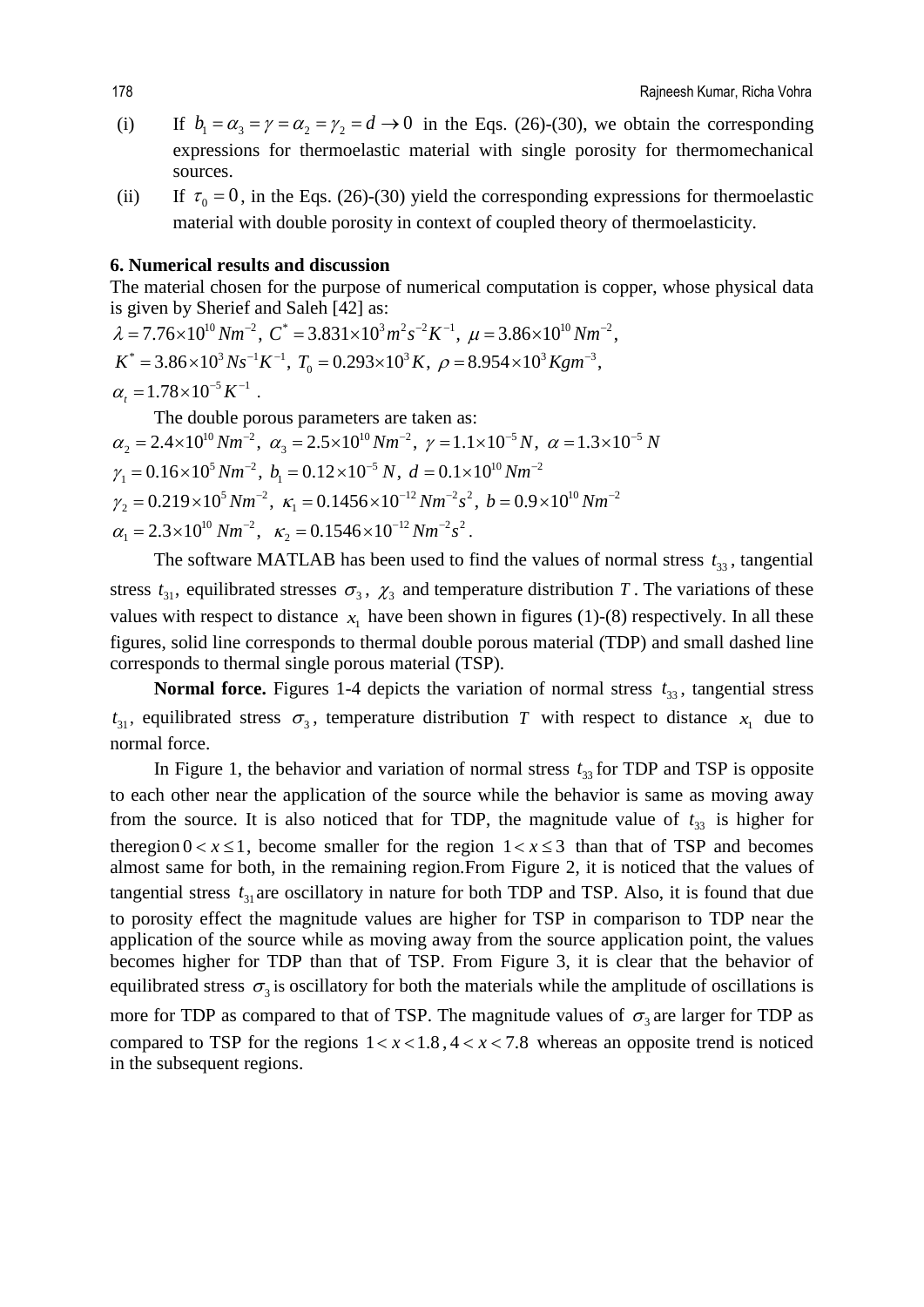

**Fig. 1.** Variation of normal stress  $t_{33}$  w.r.t.  $x_1$  **Fig. 2.** Variation of tangential stress

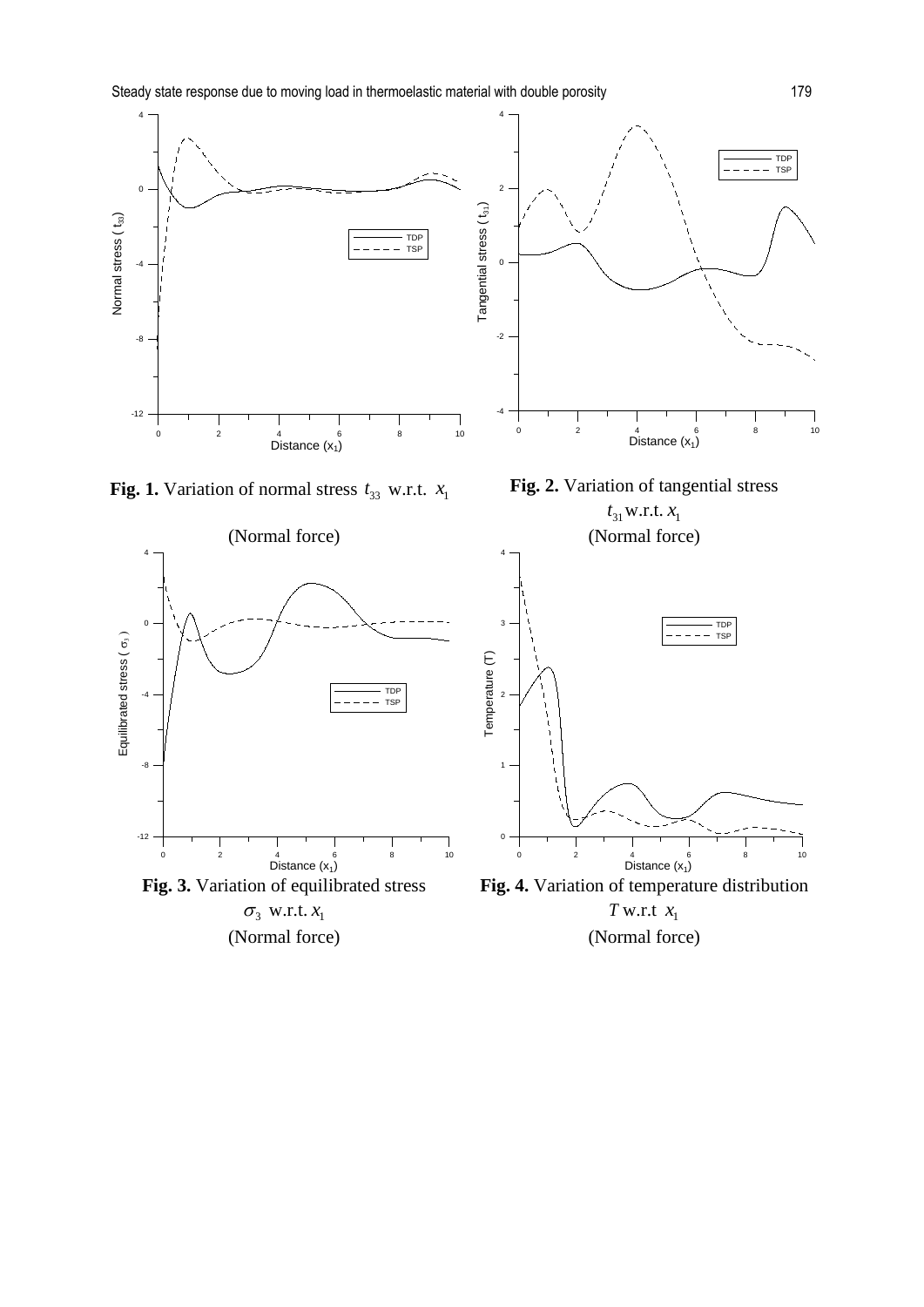180 Rajneesh Kumar, Richa Vohra





From Figure 4, the trend of variation of temperature distribution *T* is oscillatory in nature for both TDP and TSP. It is noticed that the magnitude values of *T* are more for TSP than that of TDP for the region  $0 < x < 2$  whereas the values are higher for TDP in comparison to TSP as  $x \ge 2$ . It is also found that T attains maxima near the point of application of the source for both the materials.



w.r.t.  $x_1$ 

**Fig. 8.**Variation of temperature distribution*T* w.r.t.  $x_1$ 

# (Thermal source) (Thermal source)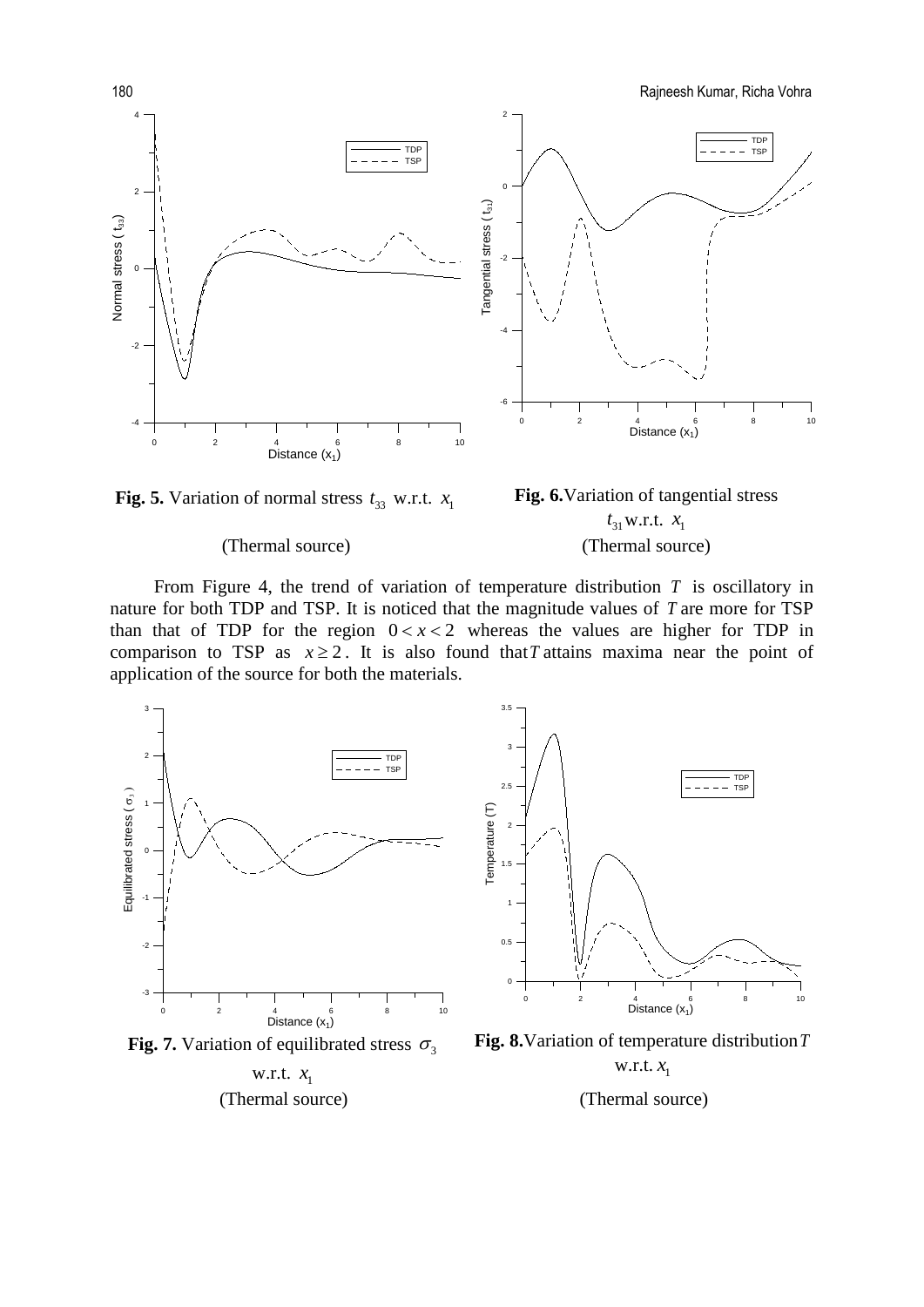**Thermal source.** Figures 5-8 depict the variation of normal stress  $t_{33}$ , tangential stress  $t_{31}$ , equilibrated stresses  $\sigma_3$  and temperature distribution *T* with respect to distance  $x_1$  due to thermal source.

From Figure 5, it is noticed that the value of normal stress  $t_{33}$  decreases sharply for  $0 < x \le 1.2$ , again increases sharply for  $1.2 < x \le 2$  and then decreases slowly and steadily as  $x > 2$ . Due the effect of porosity, the magnitude values of TSP are more in comparison to TDP for all *x* although the trend of variation is similar for both the materials. From Figure 6, it is evident that the behavior and variation of tangential stress  $t_{31}$  is oscillatory in nature for both TDP and TSP. The magnitude values of  $t_{31}$  are more for TDP than that of TDP for all the values of *x* due to the effect of porosity. In Figure 7, an oscillatory behavior of variation of equilibrated stress  $\sigma_3$  is noticed for both TDP and TSP. It is found that the amplitude of oscillation is maximum at the application point of source and start to decrease as moving away from the source. Figure8 shows that the magnitude values of temperature distribution *T* are more for TDP as compared to that of TSP due to effect of porosity for all the values of  $x_1$ . Although the trend and behavior of variation is similar for both the materials for all  $x_1$  while the amplitude of oscillation decreases with the increase in value of  $x_1$ .

# **7. Conclusions**

In this paper, the deformation due to moving load in thermoelastic medium with double porosity in context of Lord-Shulman theory of thermoelasticity has been investigated. It is concluded that analysis of elastodynamics deformation in thermoelastic materials with double porosity structure due to moving load is a significant problem of mechanics. The behavior of components of stress and temperature distribution in an isotropic homogeneous thermoelastic material with double porosity structure has been investigated for thermoelastic interactions due to moving load by using Fourier transform technique. All the field quantities are observed to be very sensitive towards the porosity parameter. Graphical representation indicated that double porosity and single porosity have both the increasing and decreasing effects on the numerical values of the physical quantities.

This type of study is useful due to its application in geophysics and rock mechanics. The results obtained in this investigation should prove to be beneficial for the researchers working on the theory of thermoelasticity with double porosity structure. The introduction of double porous parameter to the thermoelastic medium represents a more realistic model for these studies.

*Acknowledgements.No external funding was received for this study.* 

# **References**

[1] Lord HW, Shulman Y. A generalized dynamical theory of thermoelasticity. *Journal of the Mechanics and Physics of Solids*. 1967;15(5): 299-309.

[2] Boer R de. *Theory of Porous Media*. Berlin: Springer; 2000.

[3] Boer R de, Ehlers W. A historical review of the formulation of porous media theories. *Acta Mechanica*. 1988;74: 1-8.

[4] Biot MA. General theory of three-dimensional consolidation. *Journal of Applied Physics.* 1941;12(2): 155-164.

[5] Bowen RM. Incompressible porous media models by use of the theory of mixtures. *International Journal of Engineering Science*. 1980;18(9): 1129-1148.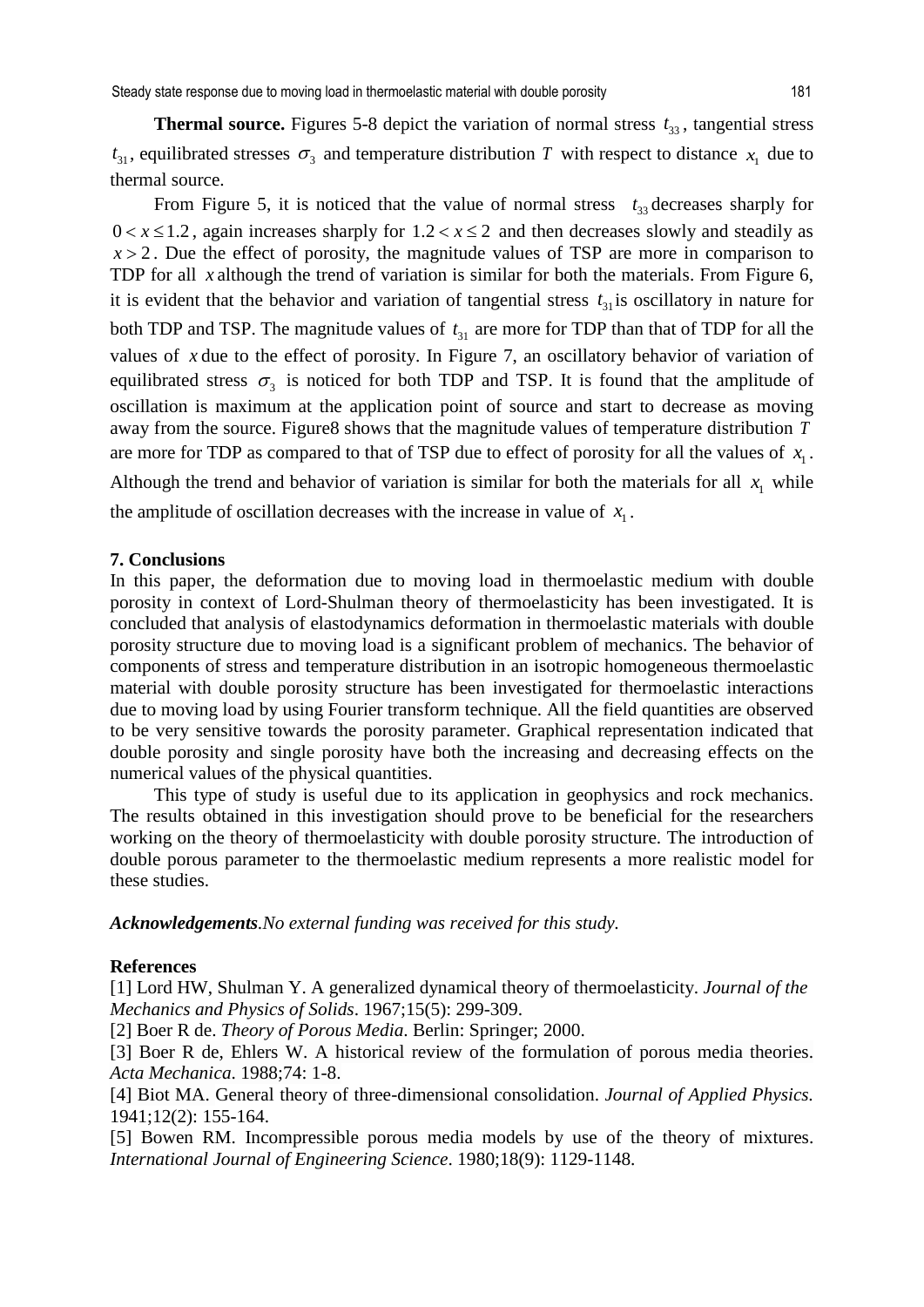[6] Boer R de, Ehlers W. Uplift, friction and capillarity-three fundamental effects for liquid saturated porous solids. *International Journal of Solids and Structures*. 1990;26(1): 43-57.

[7] Barenblatt GI, Zheltov IP, Kochina IN. Basic concept in the theory of seepage of homogeneous liquids in fissured rocks (strata). *Journal of Applied Mathematics and Mechanics.*1960;24(5): 1286-1303.

[8] Wilson RK, Aifantis EC. On the theory of consolidation with double porosity. *International Journal of Engineering Science.* 1982;20(9): 1009-1035.

[9] Khaled MY, Beskos DE, Aifantis EC. On the theory of consolidation with double porosity III. *International Journal for Numerical and Analytical Methods in Geomechanics.* 1984;8(2): 101-123.

[10] Wilson RK, Aifantis EC. A double porosity model for acoustic wave propagation in fractured porous rock. *International Journal of Engineering Science*. 1984;22(8-10): 1209- 1227.

[11] Beskos DE, Aifantis EC. On the theory of consolidation with double porosity II. *International Journal of Engineering Science*. 1986;24(11): 1697-1716.

[12] Khalili N, Valliappan S. Unified theory of flow and deformation in double porous Media. *European Journal of Mechanics A, Solids.* 1996;15(2): 321-336.

[13] Aifantis EC. Introducing a multi-porous medium. *Developments in Mechanics.* 1977;8: 209-211.

[14] Aifantis EC. On the response of fissured rocks. *Developments in Mechanics*. 1979;10: 249-253.

[15] Aifantis EC. On the problem of diffusion in solids. *Acta Mechanica*. 1980;37: 265-296.

[16] Aifantis EC. *The mechanics of diffusion in solids, T.A.M*. Department of Theoretical and Applied Mechanics, University of Illinois. Report number: 440, 1980.

[17] Moutsopoulos KN, Eleftheriadis IE, Aifantis EC. Numerical simulation of transport phenomena by using the double porosity/ diffusivity continuum model. *Mechanics Research Communications.* 1996;23(6): 577-582.

[18] Khalili N, Selvadurai APS. A fully coupled constitutive model for thermohydromechanical analysis in elastic media with double porosity. *Geophysical Research Letters*. 2003;30(24): 2268-2271.

[19] Pride SR, Berryman JG. Linear dynamics of double –porosity dual-permeability Materials I. *Physical Review E*. 2003;68(3): 036603.

[20] Straughan B. Stability and uniqueness in double porosity elasticity. *International Journal of Engineering Science*. 2013;65: 1-8.

[21] Svanadze M. Fundamental solution in the theory of consolidation with double porosity. *Journal of the Mechanical Behavior of Materials*. 2005;16(1-2): 123-130.

[22] Svanadze M. Dynamical problems on the theory of elasticity for solids with double porosity. *Proceedings of Applied Mathematics and Mechanics.* 2010;10(1): 209-310.

[23] Svanadze M. Plane waves and boundary value problems in the theory of elasticity for solids with double porosity. *[Acta Applicandae Mathematicae.](https://www.researchgate.net/journal/0167-8019_Acta_Applicandae_Mathematicae)* 2012;122: 461-470.

[24] Svanadze M. On the theory of viscoelasticity for materials with double porosity. *Discrete And Continuous Dynamical Systems Series B.* 2014;19(7): 2335-2352.

[25] Svanadze M. Uniqueness theorems in the theory of thermoelasticity for solids with double porosity. *Meccanica.* 2014;49: 2099-2108.

[26] Scarpetta E, Svanadze M, Zampoli V. Fundamental solutions in the theory of thermoelasticity for solids with double porosity. *Journal of Thermal Stresses*. 2014;37(6): 727-748.

[27] Nunziato JW, Cowin SC. A nonlinear theory of elastic materials with voids. *[Archive for](https://link.springer.com/journal/205)  [Rational Mechanics and Analysis.](https://link.springer.com/journal/205)* 1979;72: 175-201.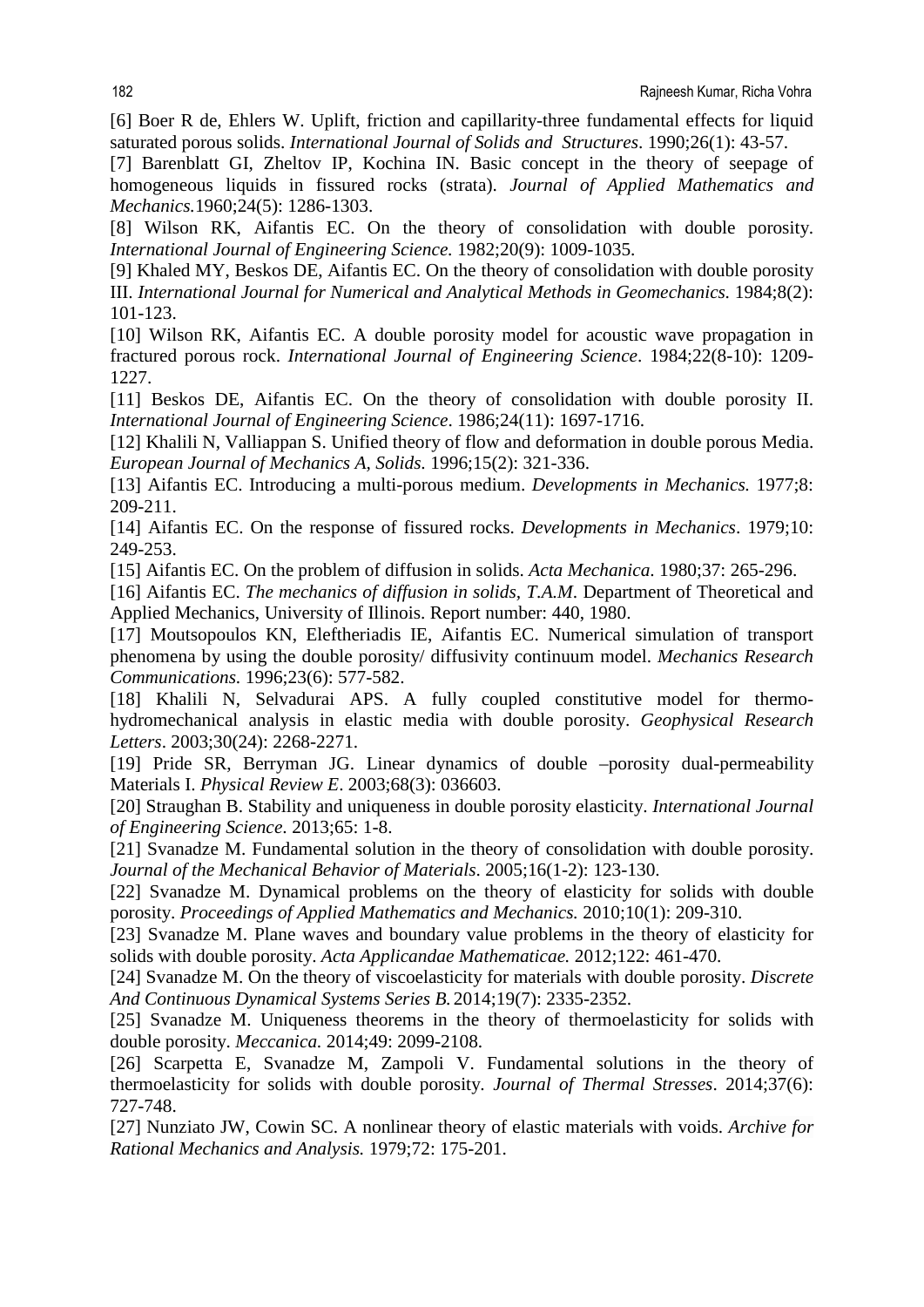[28] Cowin SC, Nunziato JW. Linear elastic materials with voids. *Journal of Elasticity*. 1983;13: 125-147.

[29] Iesan D, Quintanilla R. On a theory of thermoelastic materials with a double porosity Structure*. Journal of Thermal Stresses*. 2014;37(9): 1017-1036.

[30] Eringen AC, Suhubi ES. *Elastodynamics.* New York: Academic Press; 1975.

[31] Brock LM. Coupled thermoelastic effects in rapid steady-state quasi-brittle fracture. *International Journal of Solids and Structures*. 1994;31(11): 1537-1548.

[32] Brock LM. Rapid quasi-brittle tearing of a thermoelastic strip. *[Acta Mechanica.](https://link.springer.com/journal/707)*  1995;112: 95-106.

[33] Brock LM. Effects of thermoelasticity and a von mises condition in rapid steady-state quasi-brittle fracture. *International Journal of Solids and Structures.* 1996;33(28): 4131-4142.

[34] Kumar R, Deshwal S. Steady state response to moving loads in a micropolar generalized thermoelastic half space without energy dissipation. *Ganita*. 2001;53(1): 23-42.

[35] Kumar R, Ailawalia P. Moving load response at thermal conducting fluid and micropolar solid interface. *International Journal of Applied Mechanics and Engineering*. 2003;8(4): 621- 636.

[36] [Sharma](https://www.tandfonline.com/author/Sharma%2C+J+N) JN, [Sharma](https://www.tandfonline.com/author/Sharma%2C+P+K) PK[, Gupta](https://www.tandfonline.com/author/Gupta%2C+S+K) SK. Steady state response to moving loads in thermoelastic solid media. *Journal of Thermal Stresses.* 2004;27(10): 931-951.

[37] Malekzadeh P, Heydarpour Y. Response of functionally graded cylindrical shells under moving thermo-mechanical loads. *Thin-walled Structures*. 2012;58: 51-66.

[38] Chatterjee M, Dhua S, Chattopadhyay A. Response of moving load due to irregularity in slightly compressible, finitely deformed elastic media. *Mechanics Research Communications*. 2015;66: 49-59.

[39] Kiani K, Ghomi HG, Kojorian AN. On the role of shear deformation in dynamic behavior of a fully saturated poroelastic beam traversed by a moving load. *[International](http://www.sciencedirect.com/science/journal/00207403)  [Journal of Mechanical Sci](http://www.sciencedirect.com/science/journal/00207403)ences.* 2015[;94-95:](http://www.sciencedirect.com/science/journal/00207403/94/supp/C) 84-95.

[40] Fung YC. *Foundation of Solid Mechanics.* NJ: Prentice Hall Inc, Englewood Cliffs; 1965.

[41] Press WH, Teukolshy SA, Vellerling WT, Flannery BP. *Numerical Recipes.* Cambridge: Cambridge University Press; 1988.

[42] Sherief H, Saleh H. A half space problem in the theory of generalized thermoelastic diffusion. *International Journal of Solids and Structures*. 2005;42(15): 4484-4493.

# **APPENDIX I**

$$
E_1 = (\delta_1 r_1 - a_2 r_5 + a_3 r_9 + a_4 r_{13} + a_7 r_2)/a_7 r_1,
$$
  
\n
$$
E_2 = (\delta_1 r_2 - a_2 r_6 + a_3 r_{10} + a_4 r_{14} + a_7 r_3)/a_7 r_1,
$$
  
\n
$$
E_3 = (\delta_1 r_3 - a_2 r_7 + a_3 r_{11} + a_4 r_{15} + a_7 r_4)/a_7 r_1,
$$
  
\n
$$
E_4 = (\delta_1 r_4 - a_2 r_8 + a_3 r_{12} + a_4 r_{16})/a_7 r_1,
$$
  
\n
$$
\delta_1 = (a_5 - a_{27}) \xi^2,
$$
  
\n
$$
\delta_2 = a_8 \xi^2,
$$
  
\n
$$
\delta_3 = (1 - a_6) \xi^2 - a_9,
$$
  
\n
$$
\delta_4 = -(a_7 \xi^2 + a_{10}),
$$
  
\n
$$
\delta_5 = a_{14} \xi^2,
$$
  
\n
$$
\delta_6 = -(a_{12} \xi^2 + a_{15}),
$$
  
\n
$$
\delta_7 = (1 - a_{13}) \xi^2 - a_{16},
$$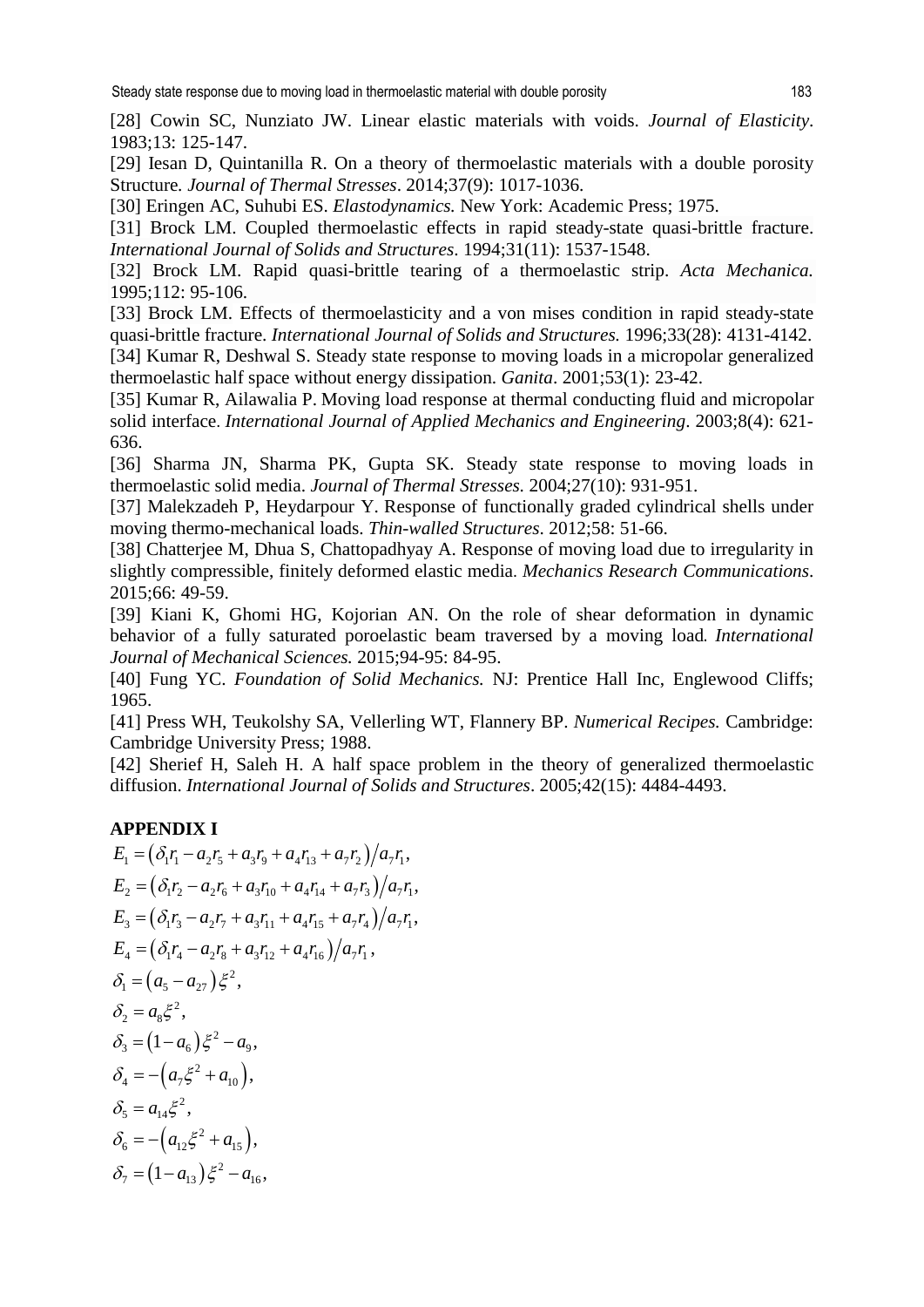$$
\delta_{8} = -a_{28} \xi^{2},
$$
\n
$$
r_{1} = a_{6} a_{13} - a_{7} a_{12},
$$
\n
$$
r_{2} = \delta_{3} a_{13} + a_{6} (a_{13} a_{31} + \delta_{7}) - \delta_{4} a_{12} - a_{7} (a_{12} a_{31} + \delta_{6}),
$$
\n
$$
r_{3} = a_{6} (\delta_{7} a_{31} - a_{17} a_{30}) + \delta_{3} (a_{13} a_{31} + \delta_{7}) - a_{7} (\delta_{6} a_{31} - a_{17} a_{29})
$$
\n
$$
- \delta_{4} (a_{12} a_{31} + \delta_{6}) + a_{11} (a_{12} a_{30} - a_{13} a_{29}),
$$
\n
$$
r_{4} = \delta_{3} (\delta_{7} a_{31} - a_{17} a_{30}) - \delta_{4} (\delta_{6} a_{31} - a_{17} a_{29}) + a_{11} (\delta_{6} a_{30} - \delta_{7} a_{29}),
$$
\n
$$
r_{5} = a_{7} a_{14} - a_{8} a_{13},
$$
\n
$$
r_{6} = a_{7} (a_{14} a_{31} + a_{17} a_{28} - \delta_{5}) - a_{8} (a_{13} a_{31} + \delta_{7}) + a_{13} (\delta_{2} - a_{11} a_{28}) + \delta_{4} a_{14},
$$
\n
$$
r_{7} = a_{8} (a_{17} a_{30} - \delta_{7} a_{31}) + \delta_{2} (a_{13} a_{31} + \delta_{7}) - a_{7} (\delta_{5} a_{31} - a_{17} \delta_{8})
$$
\n
$$
-\delta_{4} (\delta_{5} - a_{14} a_{31} - a_{17} a_{28}) - a_{11} (a_{13} \delta_{8} + \delta_{7} a_{28} + a_{14} a_{30}),
$$
\n
$$
r_{8} = \delta_{2} (\delta_{7} a_{31} - a_{17} a_{30}) - \delta_{4} (\delta_{5} a_{31} - \delta_{8} a_{17}) + a_{11} (\delta_{
$$

# **Appendix II**

$$
D_{0i} = \begin{vmatrix} a_6m_i^2 + \delta_3 & a_7m_i^2 + \delta_4 & a_{11} \\ a_{12}m_i^2 + \delta_6 & a_{13}m_i^2 + \delta_7 & a_{17} \\ a_{29} & a_{30} & m_i^2 + a_{31} \end{vmatrix},
$$
  
\n
$$
D_{1i} = \begin{vmatrix} -a_8m_i^2 + \delta_2 & a_7m_i^2 + \delta_4 & a_{11} \\ -a_{14}m_i^2 + \delta_5 & a_{13}m_i^2 + \delta_7 & a_{17} \\ a_{28}m_i^2 + \delta_8 & a_{30} & m_i^2 + a_{31} \end{vmatrix},
$$